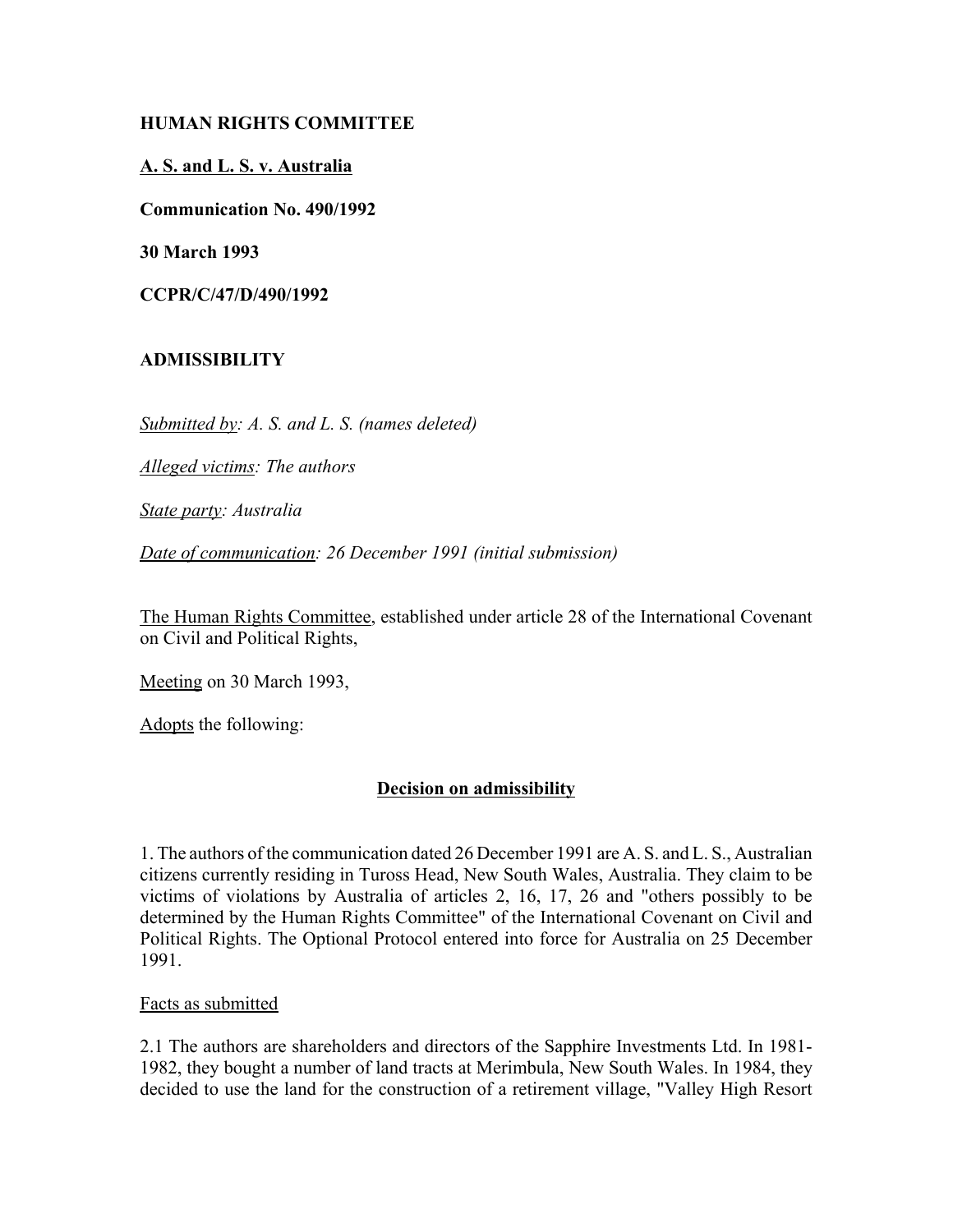Village"; this was an ambitious project requiring substantial borrowing. Initially, Sapphire Investments was funded by Esanda Ltd., but in March 1985, the company approached other financiers for a sizeable loan in order to buy out Esanda and fund the further development of the project. A. S. approached the E. M. Group, a Melbourne-based consulting group acting as mortgage managers, brokers and finance consultants. Another company, B. P. T., a government-licensed lender of public investment funds, acted as the trustee of certain property trusts established and managed by E. M. As the trustee, B. P. T. advanced money to Sapphire Investments against certain collaterals.

2.2 In 1985 and 1986, disputes arose between the authors and B.P.T./E.M. concerning the extent of the financial engagements of the latter. They centred around the issue whether or not B.P.T/E.M. would provide the totality of the funds required to construct, market and manage Valley High, and whether or not E. M. would provide, or assist in opening, further credit lines required by the authors' company in the event that B. P. T. did not do so. The authors contend that such representations were indeed made; the respondents contest it.

2.3 On 15 May 1987, the authors filed a Statement of Claim in the Supreme Court of New South Wales and in the Federal Court of Australia, for breach of contract and several alleged violations of the Australian Trade Practices Act. On 16 December 1987 the Federal Court ruled in favour of B. P. T. and E. M.

2.4 According to the authors, the case before the Federal Court was "rushed"; they contend that they went into the hearing unprepared and against their express wishes, after the refusal of the judge to reschedule the hearing. In this context, they consider that the judge inappropriately invoked a Bar Association rule which prompted their duly instructed senior counsel, a Q. C., to retire from the case with immediate effect, after "unsubstantiated" allegations that he had previously provided commercial and legal advice to the authors.

2.5 As a result of the adverse decisions, the authors lost their property, including their family home; they consider themselves victims of illegal dispossession and believe that this dispossession was orchestrated to cover up a major financial scandal involving the defendants and to cover "corporate criminals". In A. S.'s opinion, B. P. T. knowingly entered into a number a conflicting positions on the Valley High project, with the intention of fraudulently stripping Sapphire Investments and the A. S. Family Trust of its assets. The defendants allegedly were aided in this endeavour by the E. M. Group.

2.6 The authors further consider that the Government, in order to limit the damage, "colluded" with the judicial authorities to deny the authors justice. Several appeals for a revision of the judgement addressed to the Federal Commissioner for Human Rights, the Prime Minister and the Chief Justice of New South Wales were unsuccessful. The authors admit that it would be possible to challenge the judgement in the High Court; however, the office of the Attorney-General has rejected their request for the assignment of legal aid.

# Complaint

3.1 The authors contend that by precipitating the departure of their senior counsel in the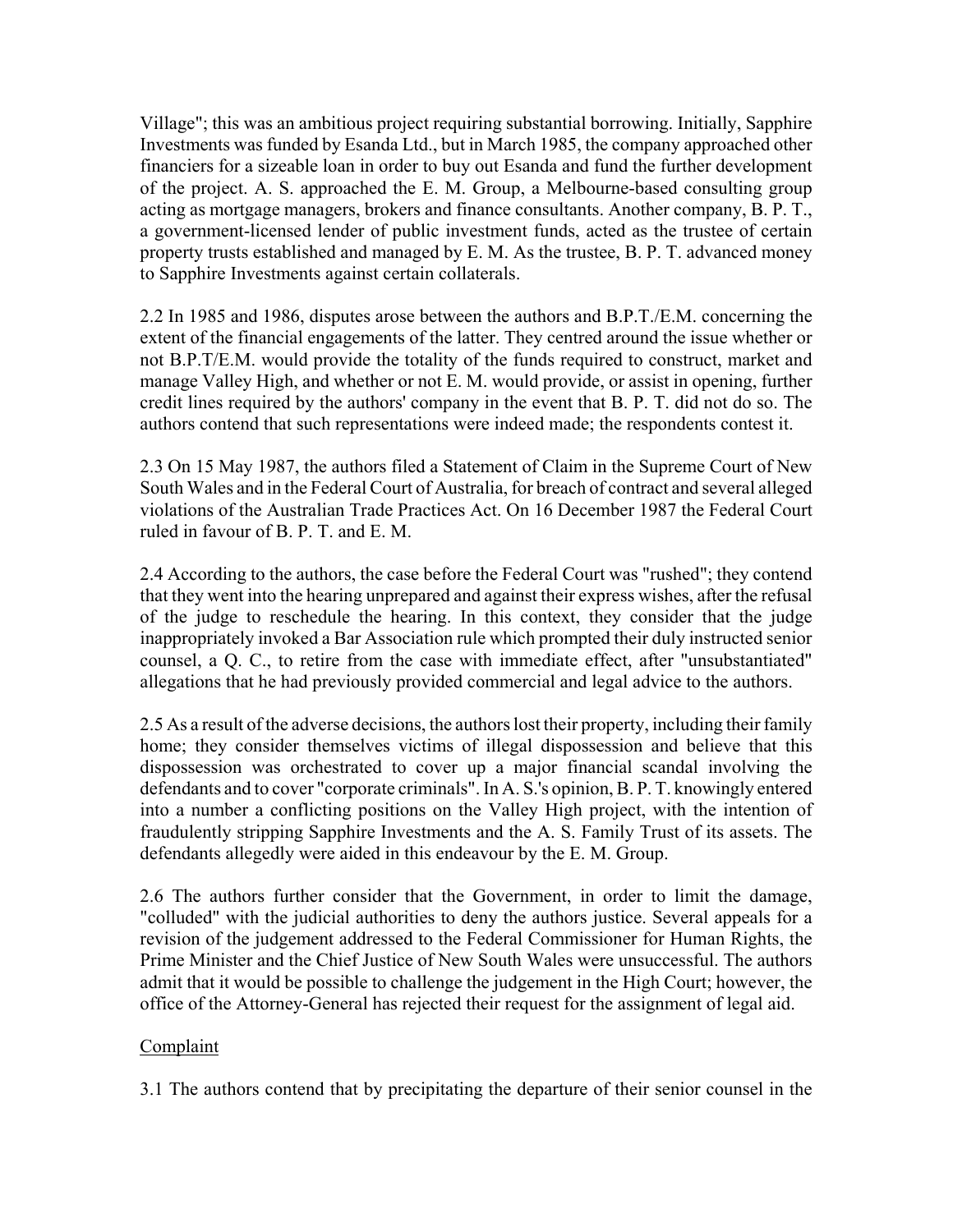proceedings before the Federal Court, the judge discriminated against them and unduly favoured the defendants, who were able to introduce another senior counsel, whereas the authors themselves were left without competent legal advice. The judge's action is said to constitute a violation of articles 2 and 26.

3.2 It is further submitted that the judge unjustly refused to make a ruling under Section 57 of the Legal Aid Act of New South Wales, when rejecting the authors' request for a postponement of the hearing, because the issue of a legal aid assignment had not been settled by the Legal Aid Commission. A. S. and L. S. explain that the judge's refusal forced their children and friends to advance money so as to avoid losing the family home by default. They submit that a decision about the assignment of legal aid was not made until after the beginning of the trial on 28 August 1987, with a new senior counsel appearing for the authors, and add that their new lawyer only had one weekend to study the file.

3.3 The authors claim to be victims of a violation of article 17 of the Covenant, because the judge allegedly allowed the defendants to introduce as evidence confidential documentation on A. S. obtained by "illegal means" from the Federal Department of Social Security. The judge also did not stop the defendants from introducing allegedly defamatory and unsubstantiated remarks designed to discredit their honour and reputation. By so doing, the defendants allegedly were able to distort the court records, which would otherwise have shown that they were in breach of the Trustee Act of the State of Victoria.

3.4 In respect of their appeal, the authors allege violations of articles 16, 17 and 26, since the Court of Appeal proceeded with the hearing of the appeal in the autumn of 1987, even after being informed that L. S. could not attend the hearing because of illness. The authors further claim that they were denied equality before the law, because they were denied legal aid to argue the seven grounds of appeal. In this context, A. S. indicates that the Court ruled that he, as an Australian of non-anglophone origin, was capable of representing the interests of Sapphire Investments, whereas the defendants were represented by a Queen's Counsel.

3.5 Finally, the authors claim a violation of articles 2 and 26, because the Court of Appeal allegedly did not reach an independent verdict based on the evidence in the appeal documents, thereby denying the authors an effective remedy.

#### Issues and proceedings before the Committee

4.1 Before considering any claims contained in a communication, the Human Rights Committee must, in accordance with rule 87 of its rules of procedure, decide whether or not it is admissible under the Optional Protocol to the Covenant.

4.2 With regard to the application of the Optional Protocol to Australia, the Committee recalls that it entered into force on 25 December 1991. It observes that the Optional Protocol cannot be applied retroactively and concludes that the Committee is precluded ratione temporis from examining events that occurred in 1985-1987, unless it is demonstrated that these acts or omissions continued or had effects after the entry into force of the Optional Protocol, constituting in themselves violations of the Covenant. No evidence has been